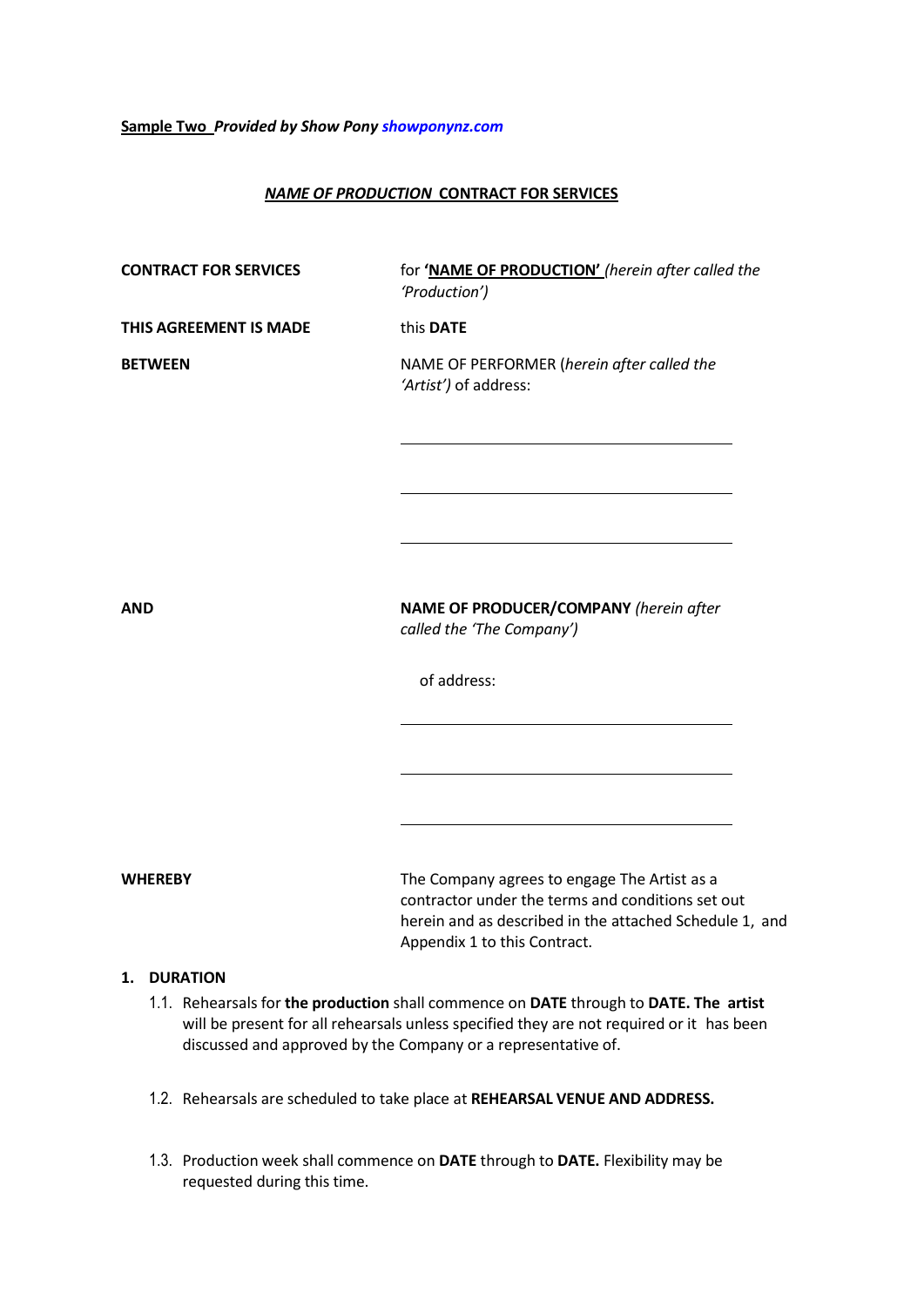1.4. Performance period shall commence on **DATE** through to **DATE.** The Artist will be present for a call time of **2 hours** before each performance.

### **2. DUTIES**

- 2.1 It is proposed that via a collective process, **the artist** shall contribute to **the production**. There is an expectation that they will bring a high level of creative engagement to the creation of the show.
- 2.2 **The artist** shall not make other work commitments that clash with the aforementioned period. The artist also agrees not to travel more than 100km outside of CITY during the period without prior approval from **the company**. If there are unforeseen clashes **the artist** must discuss these as soon as possible with **the company.**
- 2.3 **The artist** agrees that during the aforementioned time the creation of **the production** will be their priority. They will ensure they are of a standard health and fitness to fulfil their duties. **The artist** agreed to disclose to **the company** any medical conditions that may impact on the health and safety of cast and crew in certain situations, or otherwise affect their ability to perform their contractual duties.
- 2.4 **The company** commits to making clear the duties/responsibilities of **the artist,** so expectations are understood. A warm, and safe rehearsal space will be ensured, and communication will be open and transparent. Any issues that may arise will be dealt with promptly in a fair environment. Should there be a dispute that cannot be dealt with by mutual agreement a mediator/agreed third party will be brought in to resolve the dispute. Any costs related to a mediator will be equally split between **the company** and **the artist**.
- 2.5 **The artist** is ultimately responsible to **the company**. During rehearsal **the artist** is responsible to the Choreographer/Director.
- 2.6 Performances are to take place at **VENUE NAME AND ADDRESS. DATES.**

# **3. REMUNERATION**

3.1 **The company** agrees to pay **the artist \$X** per fulltime weeks worth of work **(X weeks), Total fee of \$X**. They commit to paying the rehearsal period amount weekly in arrears from the first week of rehearsal once a tax invoice has been received from **the artist**. **The company** agrees to pay the artist for the production/performance period within 10 working days of the final performance on DATE, to allow for collection of box office takings.

#### **Payment dates:** DATES

3.2 This amount will be subject to Withholding Tax, unless otherwise specified on the IR330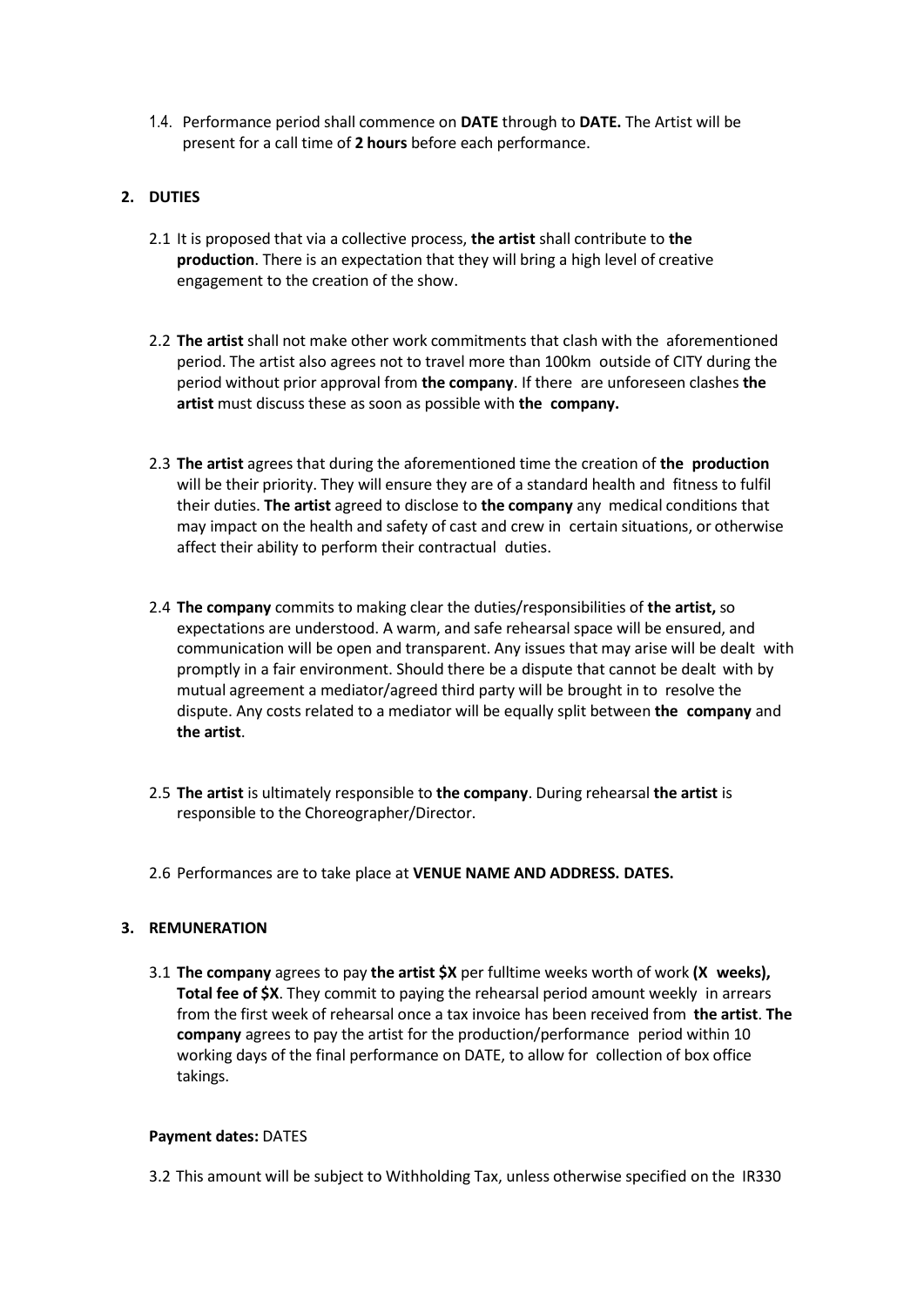form. For GST payments a tax invoice will need to be provided prior. GST payments will be made less Withholding Tax unless otherwise specified on the IR330 form.

- 3.3 **The artist** will be responsible for declaring this sum to any agencies from which they would ordinarily receive a benefit. This is in place in case any "agencies" chase up the company for sums that they are not responsible for.
- 3.4 **The artist** is responsible for the payment of their own Accident Compensation levies.
- 3.5 **The company** will not pay holiday, sickness or injury pay.

# **4. OTHER PROVISIONS 5.**

- 4.1 **The artist** grants permission to **the company** to make video and photographic recordings of their participation in the rehearsal of **the production** and for the use of such recordings under the following terms. For **the company's** use:
	- **i.** for the promotion of **the company** and the promotion of **the production**
	- ii. for reports to **the company's** funding bodies and sponsors
	- iii. for not-for-profit, archival and educational purposes;
	- iv. for utilisation in:
		- a. edited promotional videos (full length and excerpts up to 10 mins)
		- b. **the company's** website and online social media pages
		- c. sales and marketing displays and materials for potential presenters and sponsors
		- d. full-length archival video
		- e. displays in performance venue foyers
		- f. broadcast news and current affairs programmes
- 4.2 **The artist** agrees that all material created in the rehearsals of **the production** remains under the care of **the company** for the express purpose of contributing to **the production** and recordings thereof.
- 4.3 **The company** shall treat all information provided by **the artist** in the strictest confidence, and shall not disclose any information without **the artist's** express permission.
- 4.4 **The artist** agrees not to use any part of **the production** without permission from **the company**.
- 4.5 **The artist** shall adhere to a standard of professional conduct whilst under engagement with **the production**. Professional conduct includes but is not limited to:
	- **a)** Making any choice which could jeopardise **the production**
	- **b)** Do harm to anyone under engagement with **the production**
	- **c)** Take action that reflects negatively or harms the reputation of **the company** and **the production.**
- 4.6 Finally, **both the company** and **the artist** agree to act in "good faith". They will be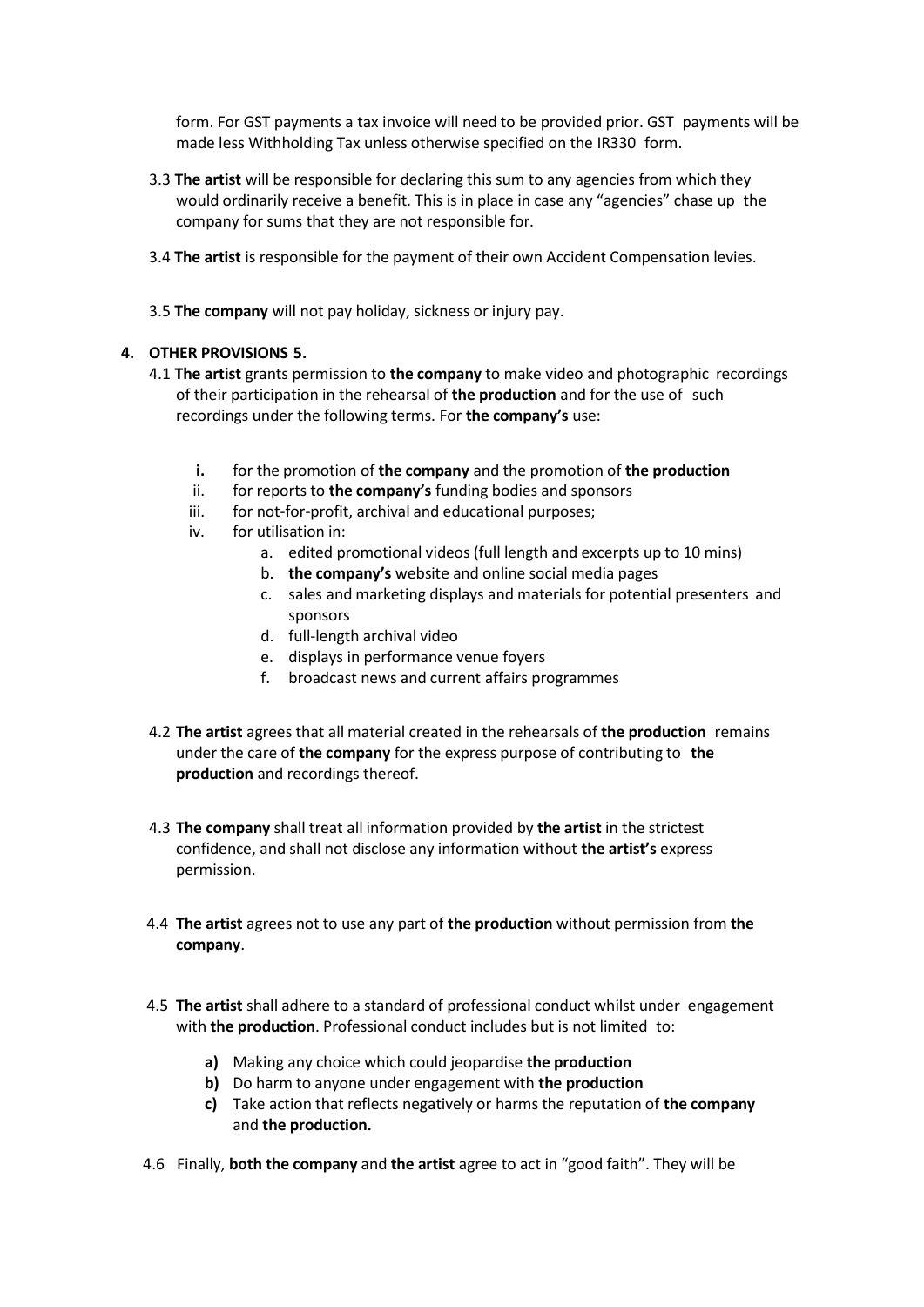committed to the work, be acknowledged for their continued involvement, will establish a safe environment wherein everyone can communicate freely, and hold a sense of collective responsibility for creating an outstanding piece of work.

#### **5. TERMINATION OF CONTRACT**

- 5.1 This contract may be terminated in accordance with the following provisions:
- (a) **The company** may terminate this contract without notice in the case of serious breach of any of its terms.
- (b) Failure to attend rehearsals or any other calls made by **the company** relating to the work could result in termination of this contract with or without notice.
- (c) The Artist may terminate this contract if the company makes a serious breach of any of its terms.
- (d) Termination is viewed as a final measure. It is expected that the Company and the Artist will commit to solving any disputes in accordance with Clause 2.4 before termination of contract discussions begin.

#### **6. REPRESENTATIONS, MODIFICATIONS, PRIVITY AND FRUSTRATION**

6.1 Modifications or amendments to this contract may be made. Any such modification must be countersigned and dated by both **the artist** and **the company**.

6.2 2 In the event that this contract is frustrated, the provisions of the Frustrated Contracts Act 1944 shall apply.

# **7. SIGNED**

**Signed by The Company:**

NAME:

*Date:* ……….../………/………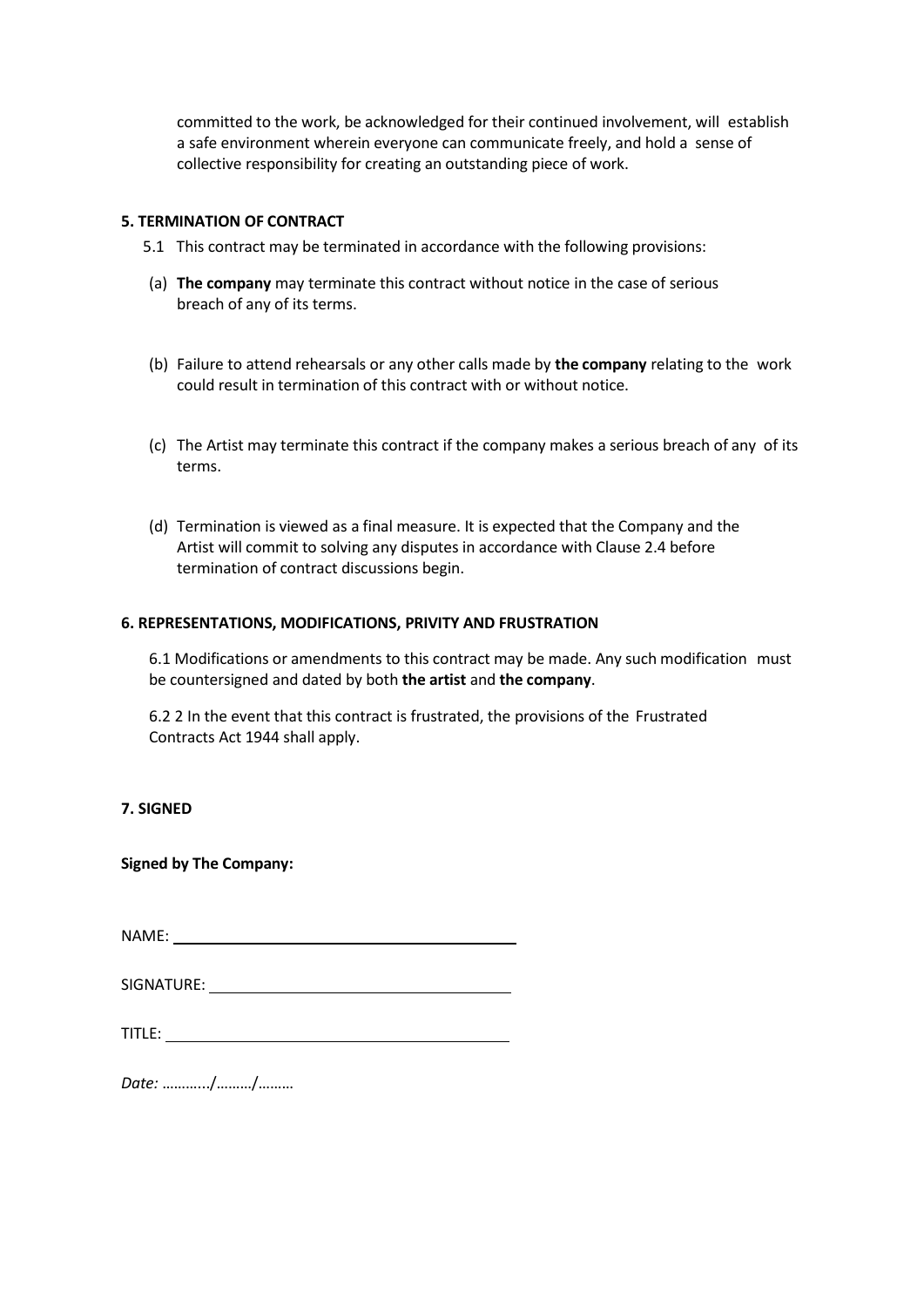# **Signed by The Artist:**

NAME:

SIGNATURE:

TITLE:

*Date:* ……….../………/………

**SCHEDULE 1**

# **1. DETAILS OF THE COMPANY**

| Contact(s):                 | <b>MAIN CONTACT PERSON</b>                                 |
|-----------------------------|------------------------------------------------------------|
| Name:<br>Postal:            | NAME OF COMPANY (THE PRODUCER'S COMPANY)<br><b>ADDRESS</b> |
| Phone:<br>Mobile:<br>Email: |                                                            |

# **2. DETAILS OF THE ARTIST**

**Name: Postal: Phone: Mobile: Email:**

**Bank Account:**

**Bank Name:**